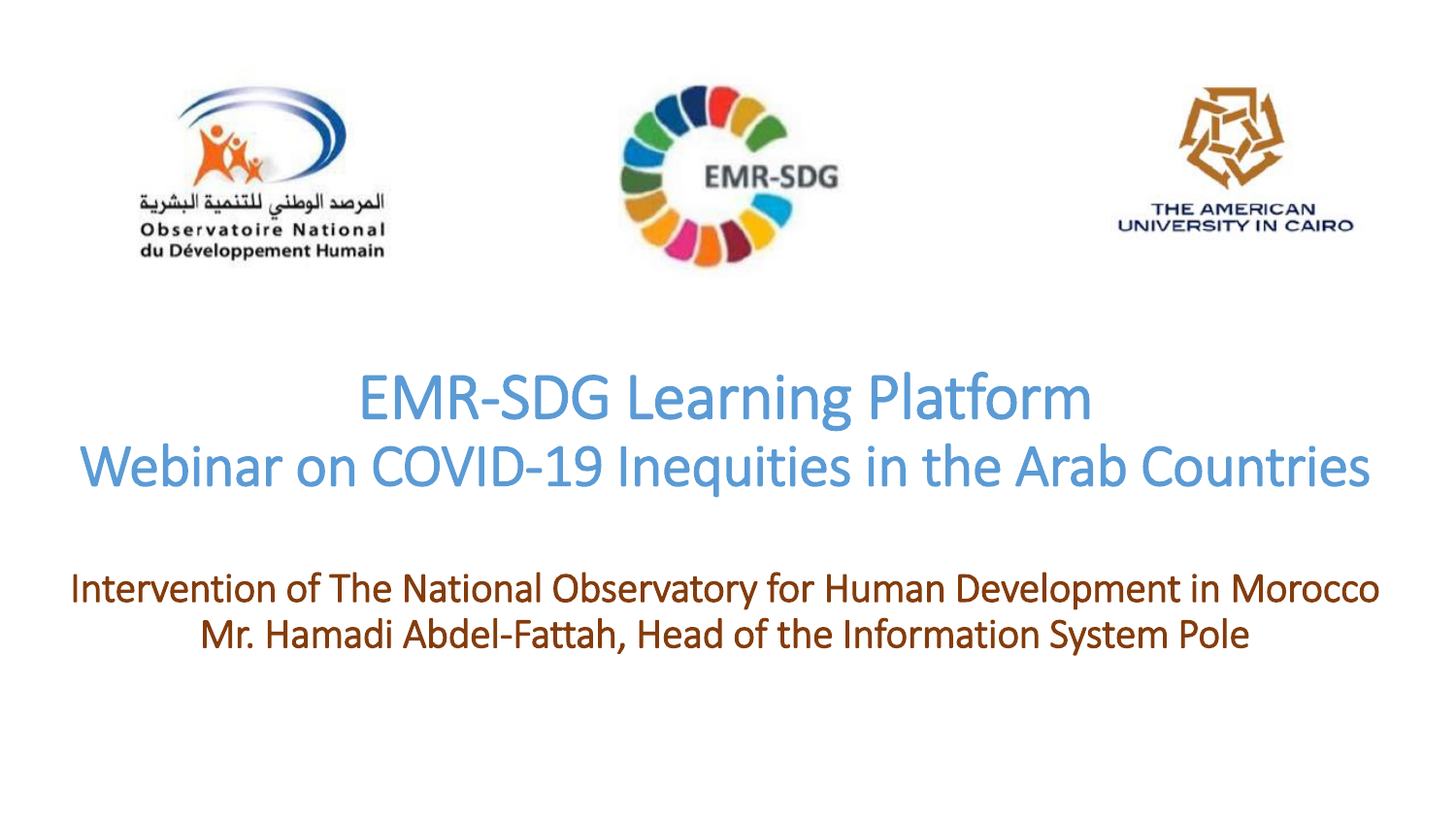

- 1. General Context
- 2. Review of some available results on social inequalities
- related to the dimensions of the Corona pandemic
- 3. Ongoing and planned studies on the Corona pandemic
- 4. The policy adopted in dealing with the Corona pandemic
- 5. Lessons learned from the Corona pandemic experience
- 6. Prospects at the time of the pandemic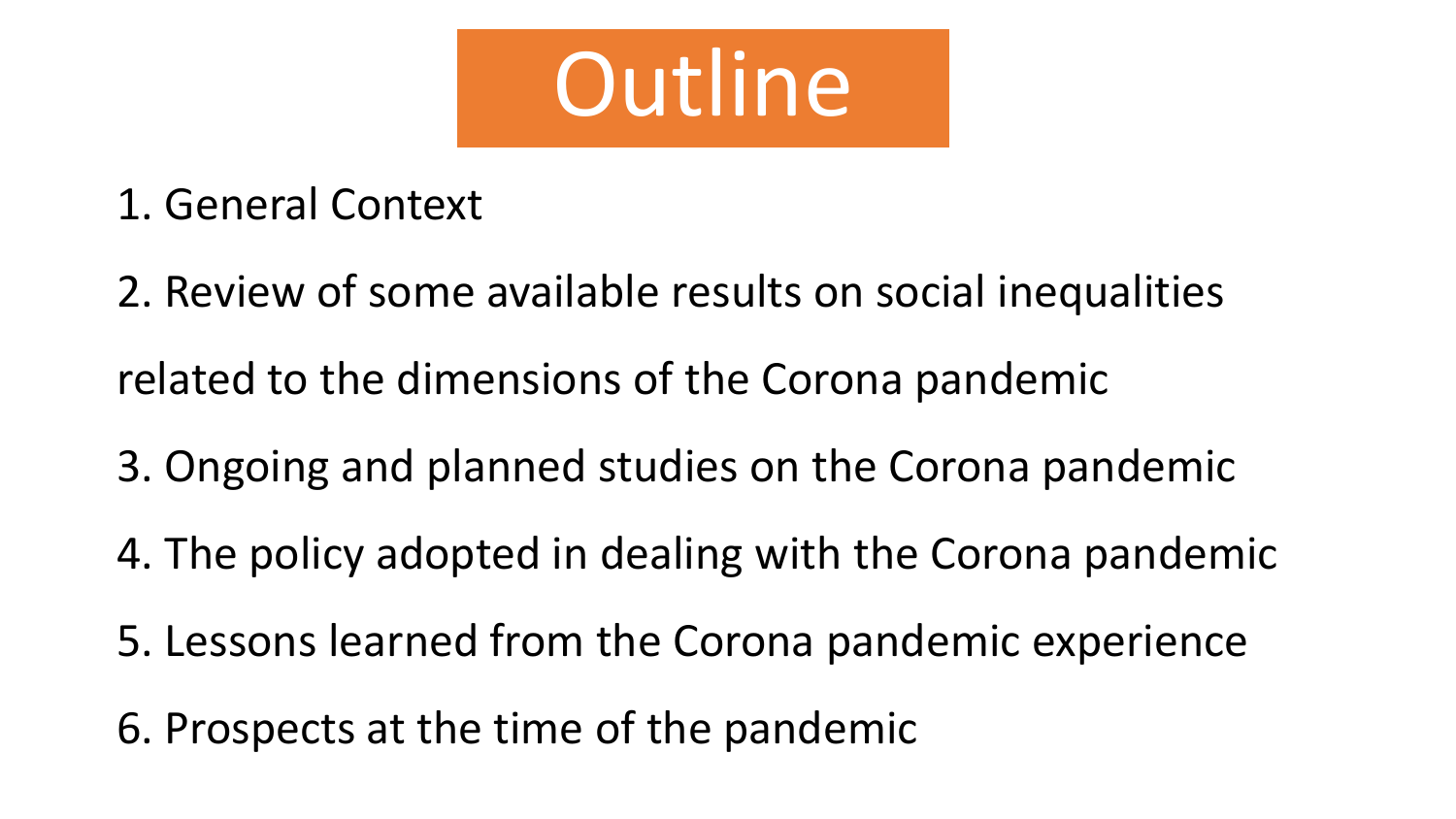

- The Corona pandemic **quickly damaged** many rich and less wealthy economies around the world, including countries in the Middle East and North Africa region, where it transformed from a health crisis to an economic and social crisis…
- **A comprehensive epidemic:** all sectors (formal and informal) were affected. It affected women and men, as well as children.
- **A major impact** of the pandemic on the standard of living of families. Where some families suffer from increasing poverty, others suffer from sudden falls in Vulnerability and poverty, where it is dramatic is some cases.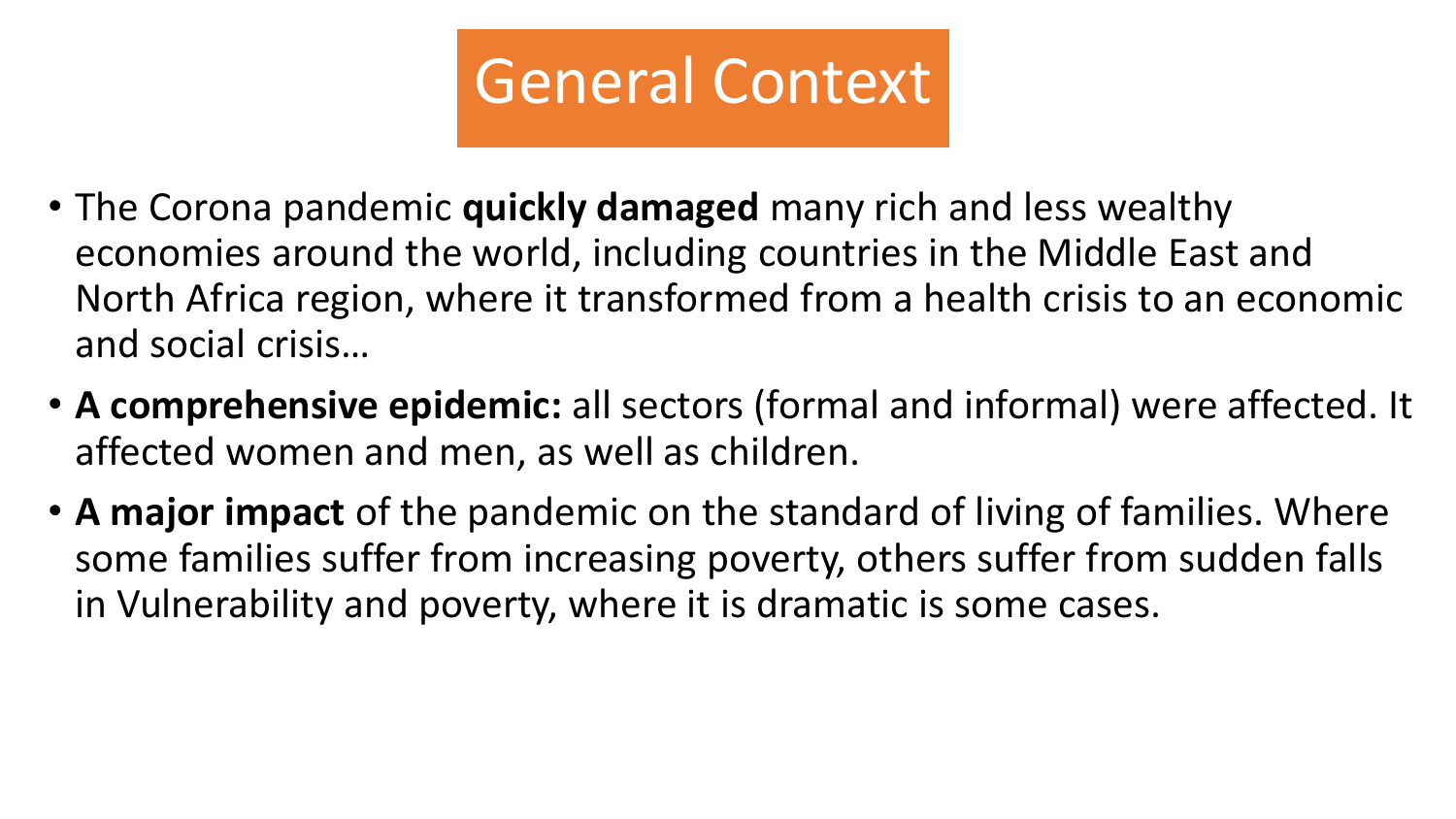## Channels of Impact on the Economy and Families Livelihood Framework

### **Macroeconomic Effect**

**National GDP:** A growth rate of **3.7%** is expected at the beginning of the year, according to the Finance Law, to **-5%** in July, according to Amended Finance Law.

- Inflation: 0.4% during the first three months to expected 1.5% for the end of the year.
- **Foreign trade:** exports decreased by **17.8%**, and imports by **9.7%**, which led to a deficit in the trade balance **4.1%** to 7.8% of GDP, according to IMF.
- **Public Finance:** An increase in the budget deficit (between 3.5% at the beginning of the year, according to the Finance Law, to 7.5% in July, According to the Amended Finance Law)

Quarantine has cost the Moroccan economy, every day, 0.1 points of GDP for the year 2020, or a loss of one billion dirhams per day.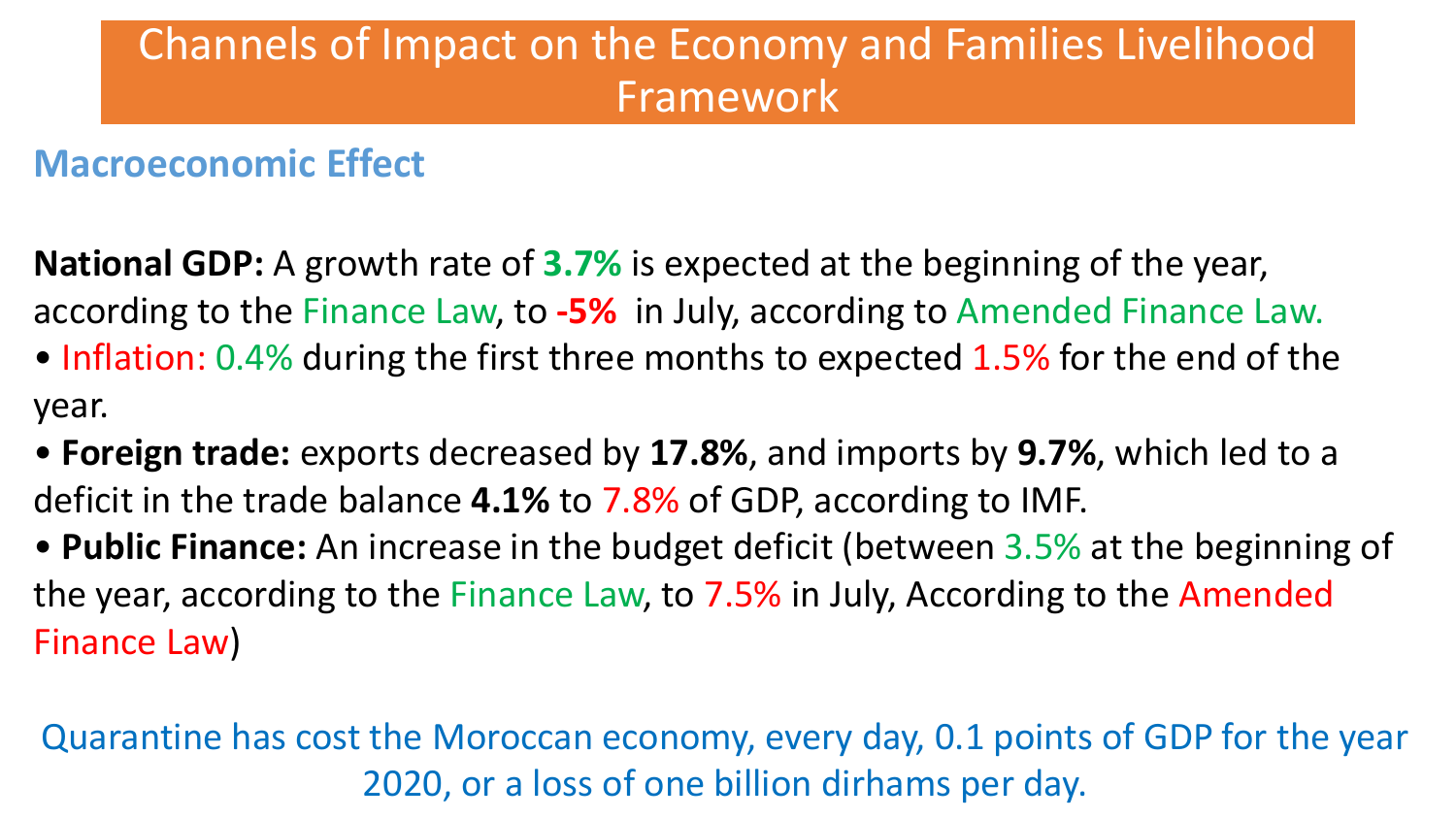## Channels of Impact on the Economy and Families Livelihood Framework

### **Microeconomic Effect**

**Economic Firms:** At the beginning of April, 57% of all companies announced their temporary or permanent closure.

### **Families:**

- Total or partial loss of employment: approximately 726,000 jobs have been lost, or 20% of the workforce in structured companies. (HCP2020)
- Total or partial loss of source of income: 34% of families confirmed that they had no source of income due to the cessation of their activities during the quarantine.
- Decrease or loss of remittances from Moroccans residing abroad: Remittances from the European Union decreased by 30% between February and March 2020. This decrease could reach more than 50% in April. (Azuga 2020)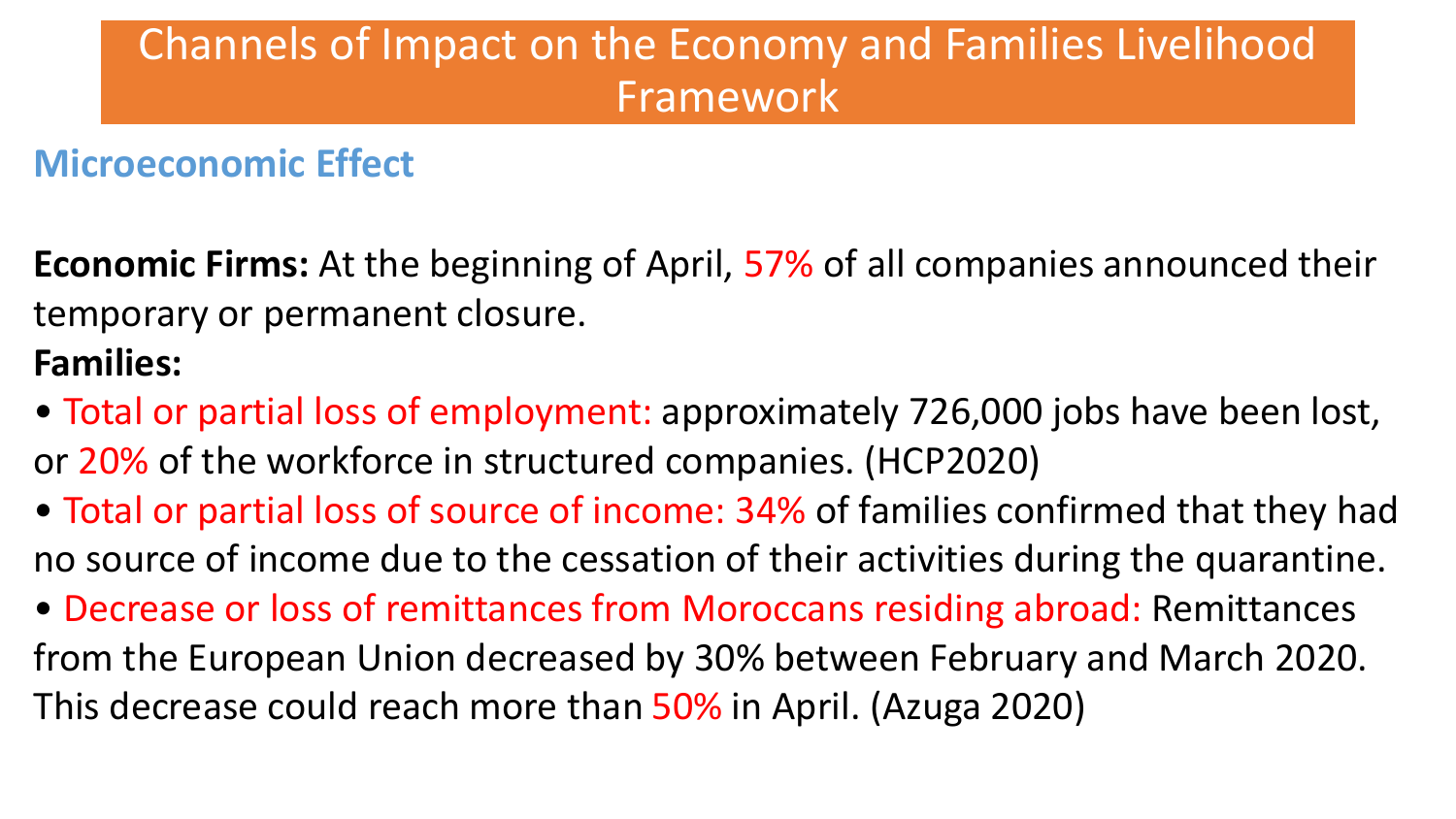## Channels of impact of the Corona pandemic on the Livelihood Framework of families

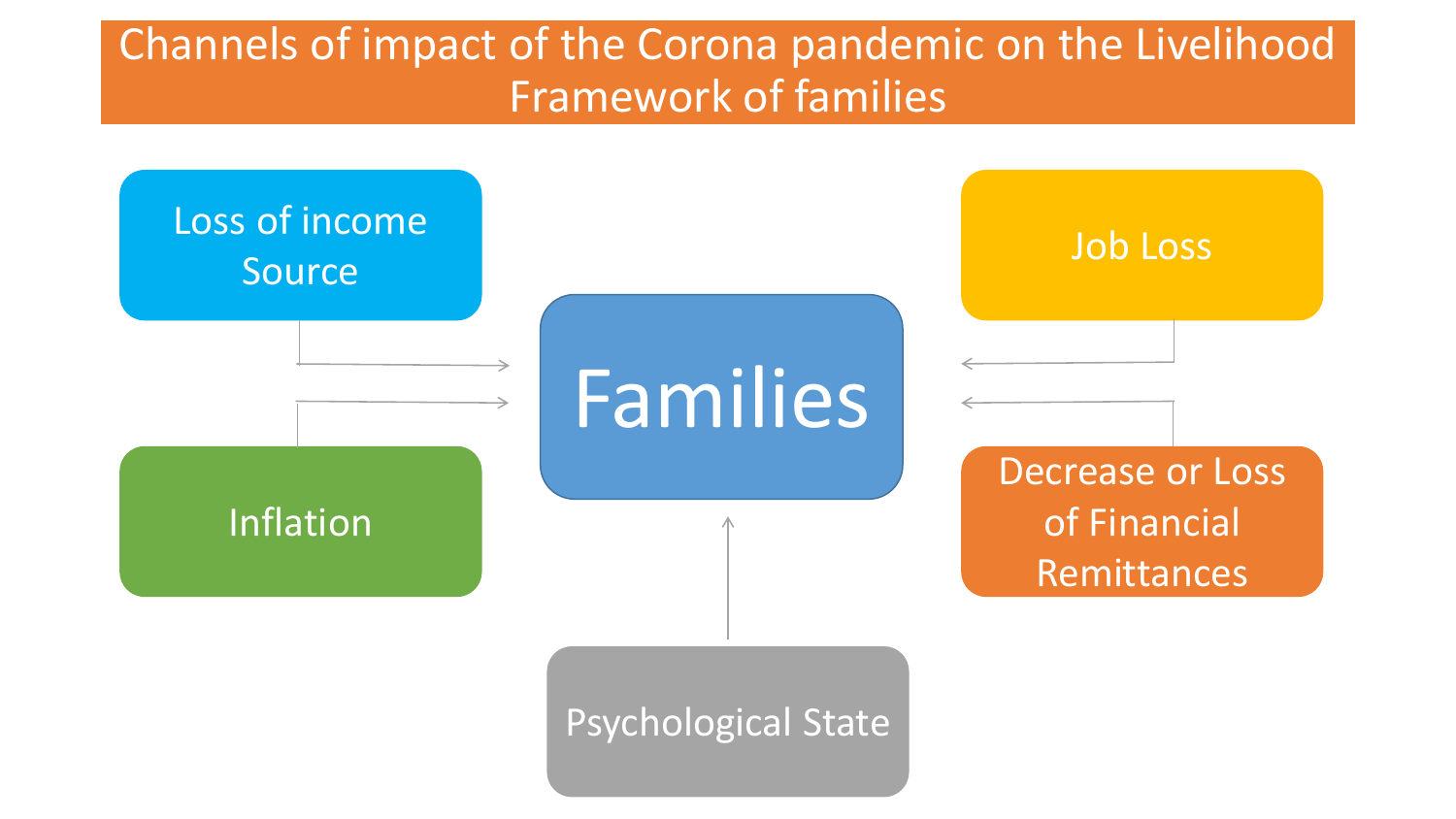### The Impact of the Corona Pandemic on Human Development

Source: United Nations Development Program



**Human development is on the way to decline this year for the first time since 1990, the Corona pandemic will exacerbate social inequalities, especially in less developed countries.**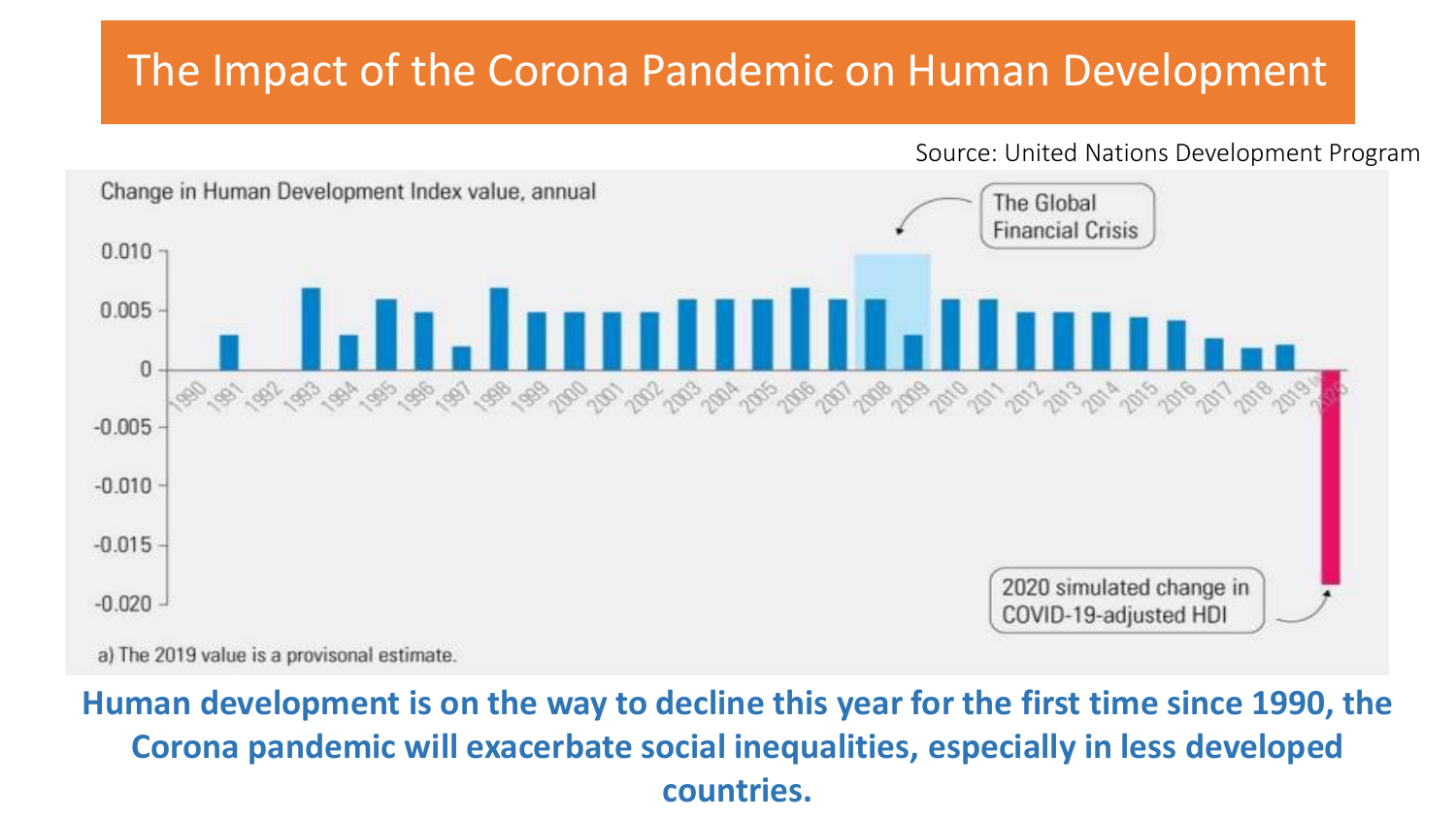# The Impact of COVID-19 on Global Poverty



Source: Lakner et al. (2020), PovcalNet, Perspectives économiques mondiales (GEP). Extreme poverty is the number of people in the world living on less than \$ 1.90 per day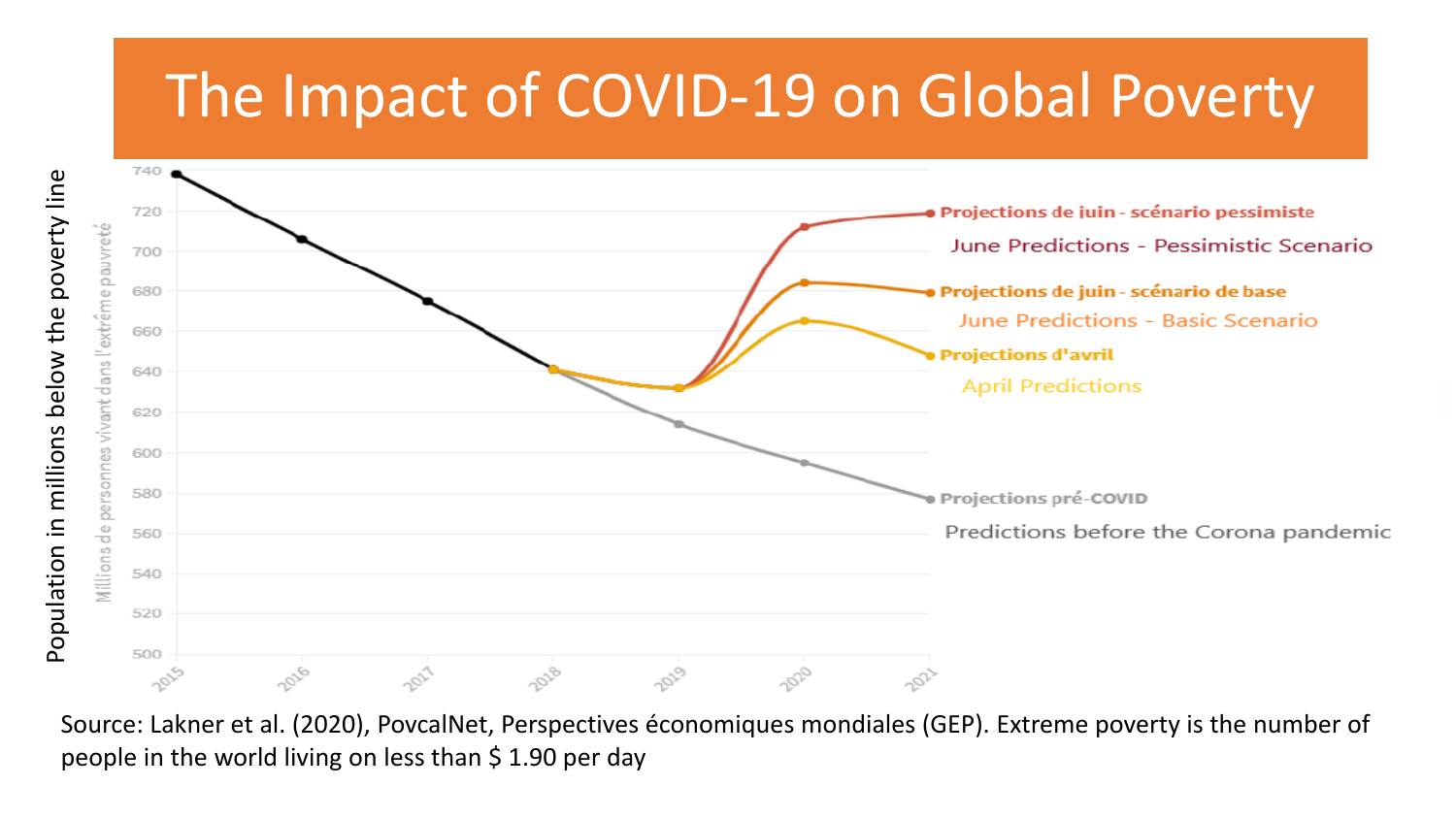# Poverty, Social Inequalities and COVID-19 Pandemic in Morocco



Source: National Observatory for Human Development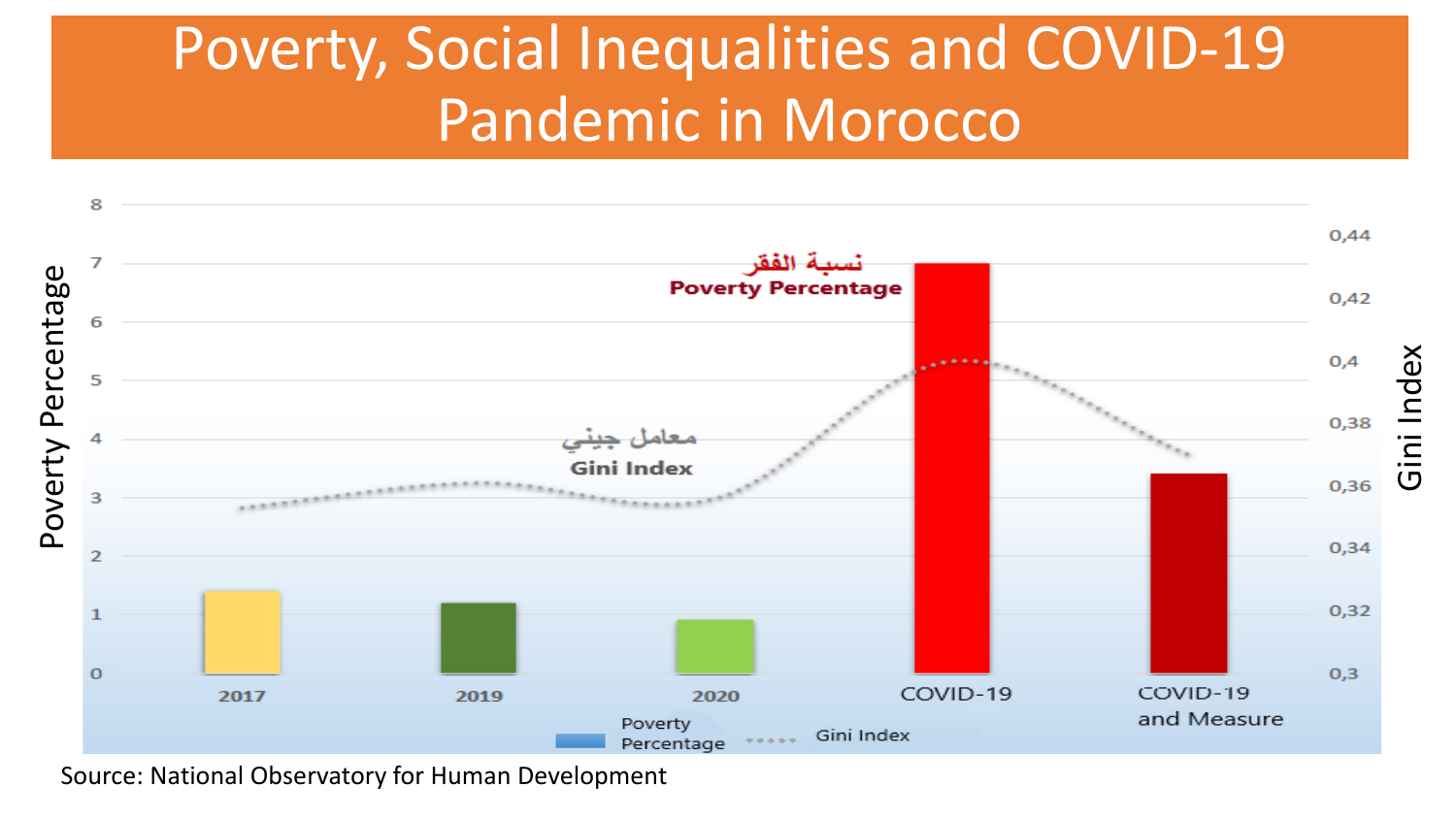# Living standards development according to social groups, before and during the COVID-19 pandemic in Morocco

**National Observatory for Human Development**



Source: National Observatory for Human Development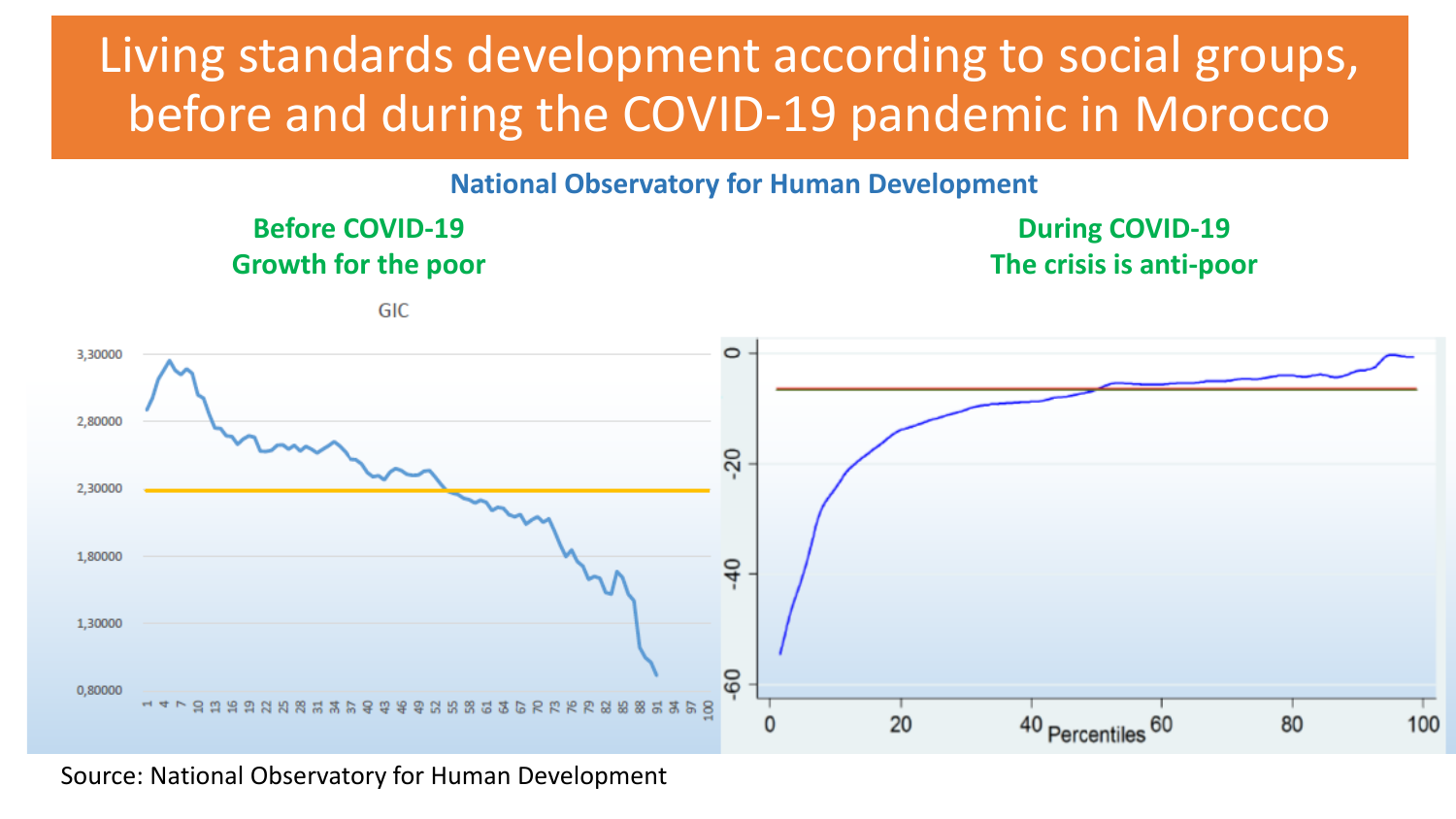## Ongoing and Planned Studies on the Corona Pandemic

#### **Studies carried out on the Corona pandemic**

- **Deposit and Management Fund**
- **General Confederation of Moroccan Contracting**
- **National universities**
- **The High Commission for Planning**
- **.....**

#### **Ongoing and planned studies by the National Observatory for Human Development**

- **Study on the impact of the pandemic on poverty and social inequalities in partnership with UNICEF**
- **A study on the impact of the pandemic on poverty and social development in partnership with the Ministry of Finance and Economy**
- **Field research with families on the impact of the pandemic on the dimensions of human development and the behavior of society**
- **Issuing a report on the impact of the pandemic on the dimensions of human development**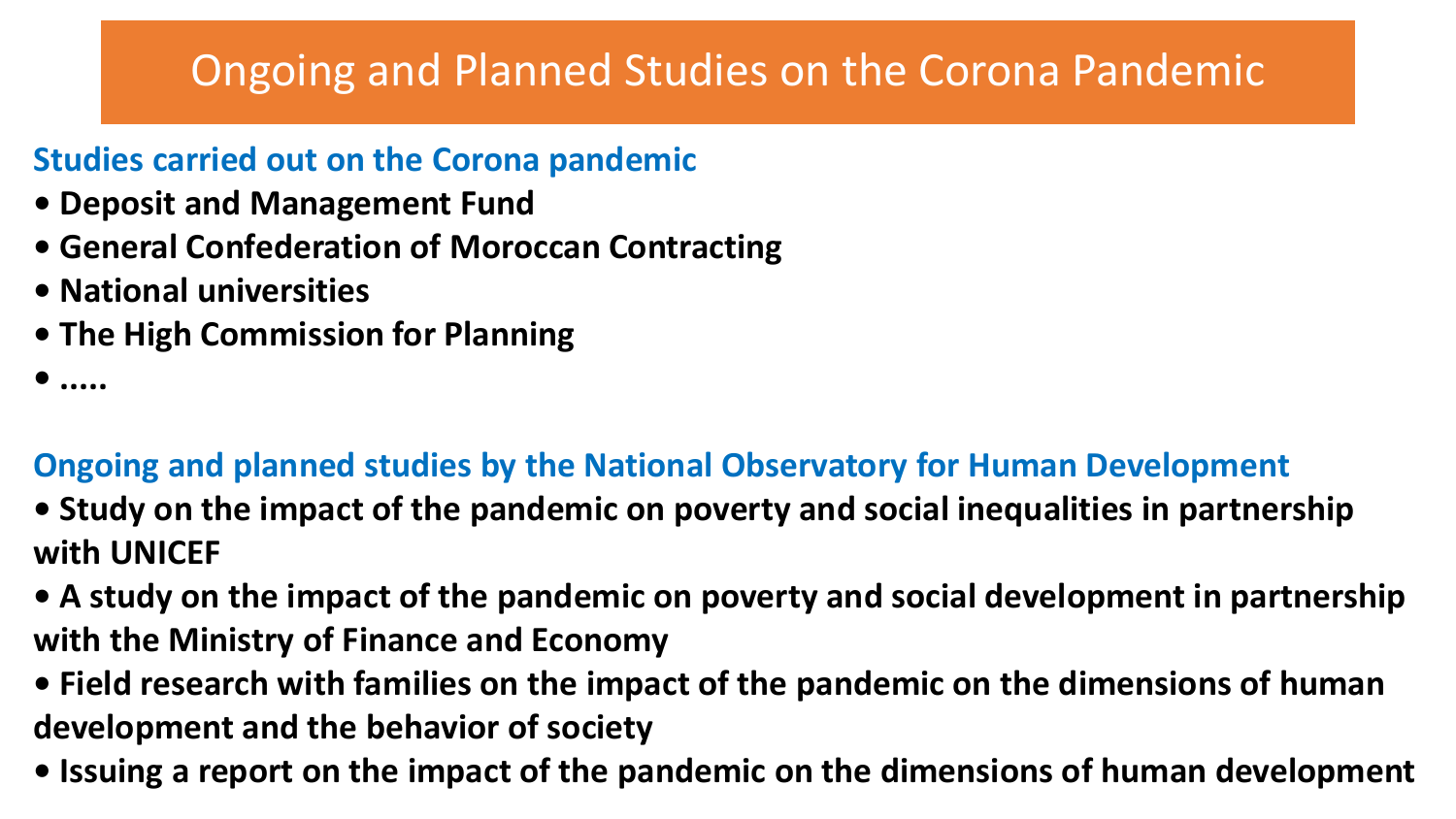### Major Actions and Measures Taken In Response to the Health Crisis

#### **Objectives: Prioritize maintaining the health and safety of citizens and reducing the number of victims of the epidemic.**

- The establishment of an economic monitoring committee, responsible for ensuring oversight of the economic situation by developing an action plan to support disaster-stricken sectors and anticipating the social and economic impacts of the health crisis
- Declare a state of emergency to combat the spread of the virus (which forced to close the borders and close large and medium-sized companies and shops).
- At the educational level, the adoption of remote learning technology
- Create a special fund to meet the extraordinary expenses and support the sectors affected by the crisis (33 billion dirhams)

o To cover the costs of improving and updating the medical system and supporting the national economy to cope with the shocks caused by this pandemic

o Maintaining jobs and mitigating the social consequences of the health crisis

• Ending quarantine gradually, while dealing with special cases such as foci, and continuing to support economic recovery and employment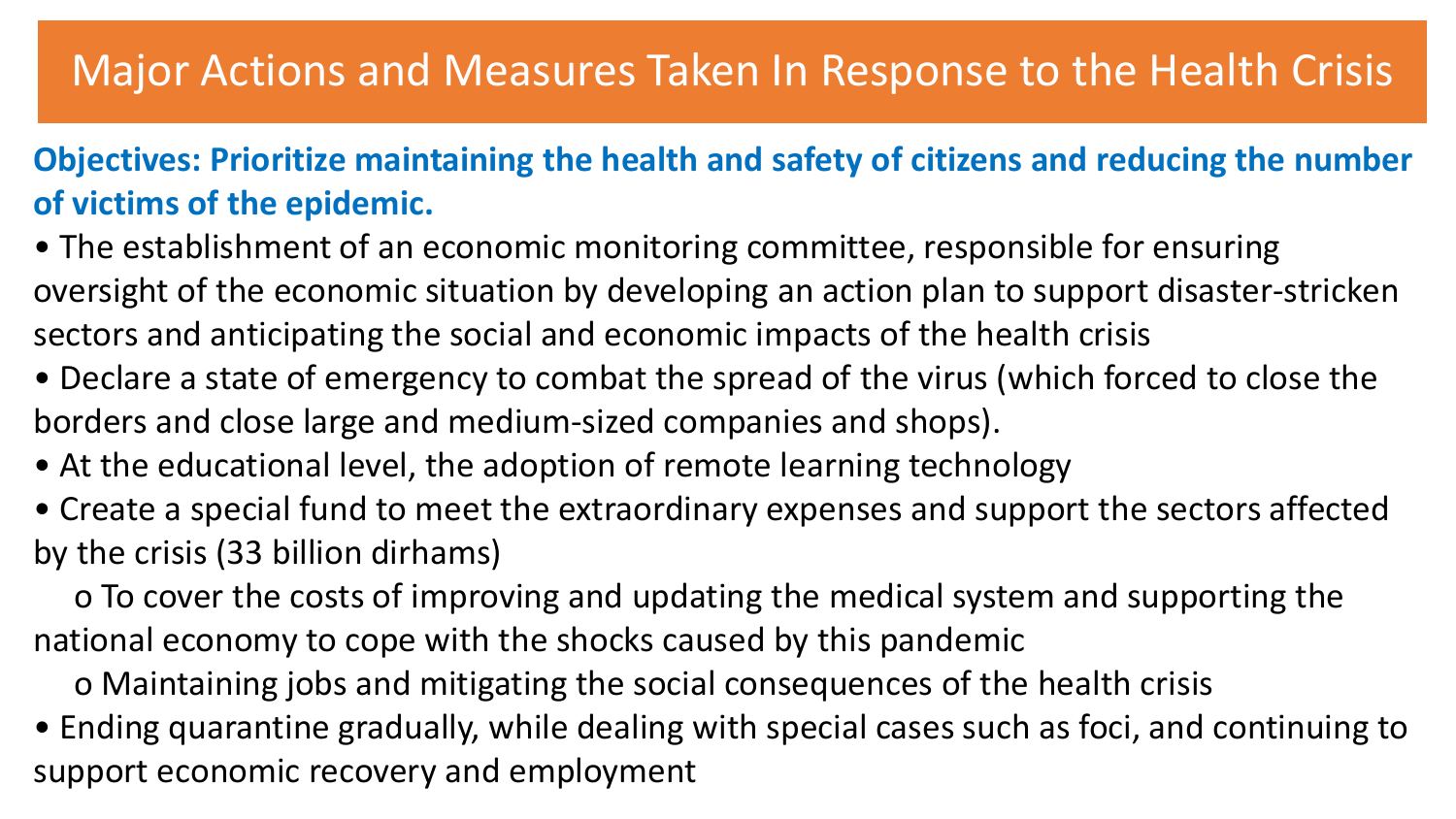#### **Support for companies whose activities have witnessed decrease or halt**

- Allocating a fixed monthly grant of 2000 dirhams to the employees affiliated with the National Social Security Fund who were affected. The number of beneficiaries reached 958 thousand, and the planned cumulative amount for these allocations will be approximately 7 billion dirhams.
- Adapting the banking system through monetary policy measures in reducing the main interest rate from 2.25% to 2% and then to 1.5%

#### **Family support**

- Allocating aid to families working in the informal sector, who no longer have income due to quarantine. (A monthly grant from 800 dirhams to 1,200 dirhams per family). More than 5.5 million families, including 45% in rural areas, benefited. Nearly 11 billion dirhams were mobilized.
- Postponing the maturities of mortgage and consumer banks loans.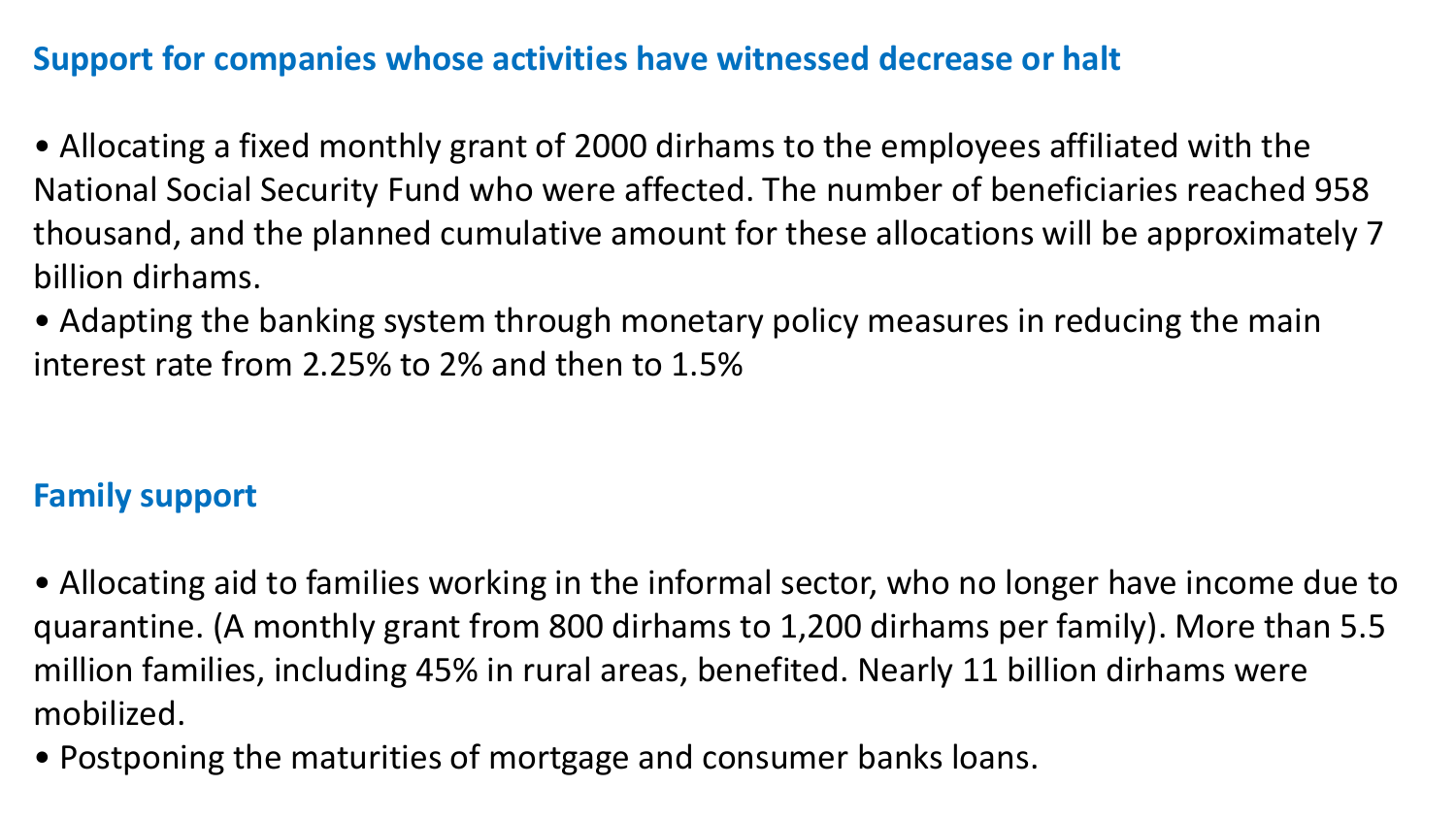### Some Lessons from the Corona Pandemic Experience

- The necessity of a fundamental review for the performance of the economy and public policies
- The need to strengthen social protection systems and public social service infrastructure
- The importance of the human factor in any government initiative or program, so human capital must be placed at the top of the priorities
- Prioritize work to facilitate the economic recovery process and generalize some direct support measures for workers
- The need for accurate data to be available in a timely manner, not only to fight the pandemic but also to enhance confidence
- The media is still necessary in all its forms
- Gaining skills during a crisis: tremendous progress in mastering and using information and communication technology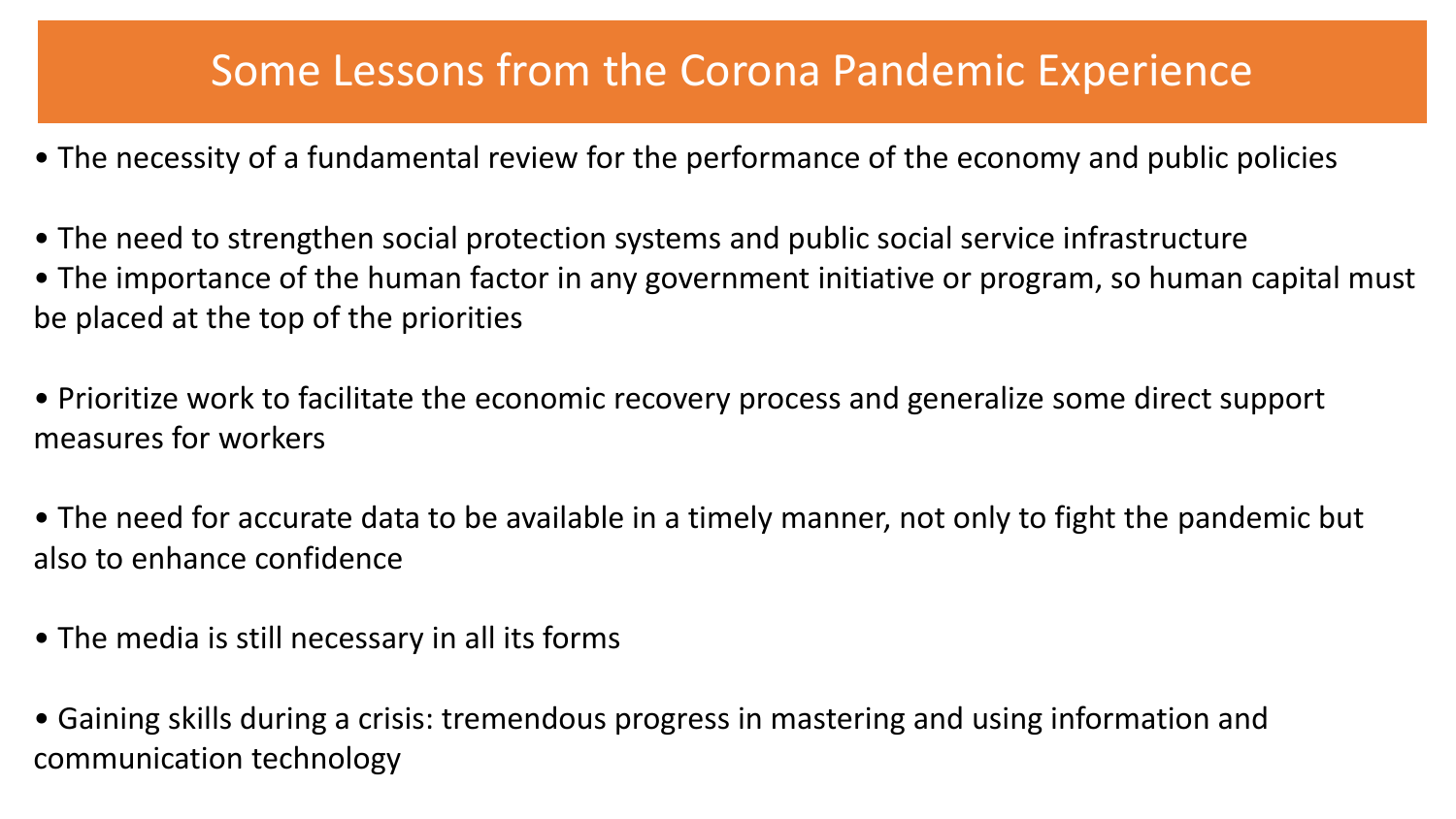### Horizons: Global Political Development and Managing the pandemic

- What are the implications of a sudden and rapid change of the global geopolitical map?
- What is the role of Asian countries in taking international decisions?
- What is the fate of Arab countries, whether oil-exporting or with diverse economies (industry, tourism, ...) at a time when all foreign markets are almost closed?
- What is the nature of the new role that the state and the public sector are required to play?
- In case the Corona pandemic continues, what are the mechanisms that must be adopted to preserve social and economic gains ...?